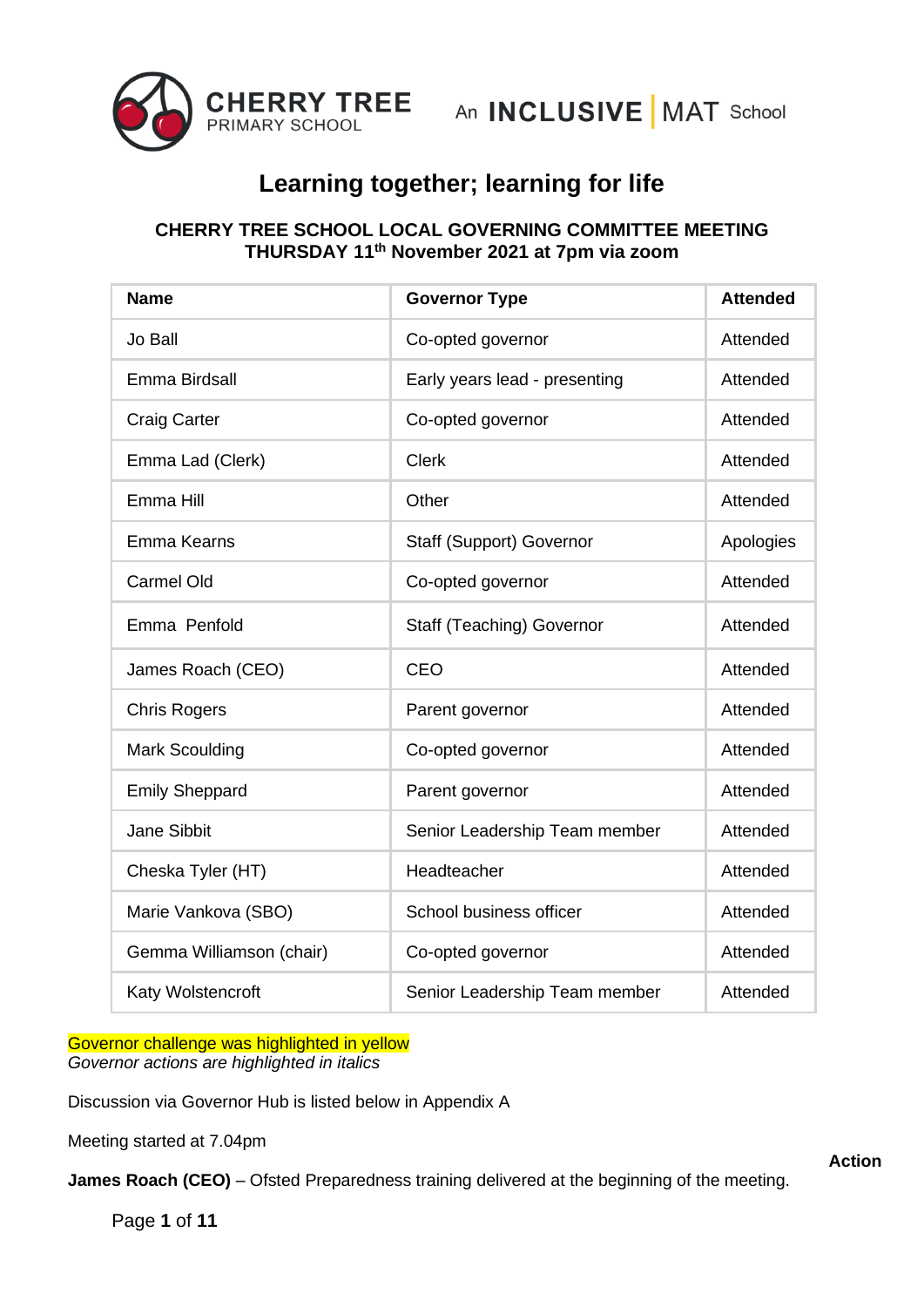

The CEO explained he has recently experienced Ofsted as a governor and gave his feedback on the experience. There are three documents available on Governor Hub for governors to review: EIF refresher October, Inclusive MAT Ofsted refresher November 2021, Ofsted Preparation Questions for governors 2021.

Documents for governors to review for Ofsted:

- SEF
- Previous minutes
- HIP reports

#### Documents to have with you at the meeting:

- Safeguarding arrangements
- School plan front page with headline information
- *Curriculum subject intent strap lines– to be put in place*

**HT**

• *Governor action plan/ crib sheet – it was suggested that governors create an action plan with objectives for the board. A Doodle poll will be sent to governors for date selection*

#### **Chair/All governors**

#### Questions for governors to ask themselves:

- Tell me a bit about the governing body and its effectiveness
- What have you identified as your school priorities and how do you monitor them?
- What is it like to be a child at your school?
- How are you supporting children to learn phonics across the school?
- Where will the school be in three years?
- What was the impact of the pandemic and how did leaders monitor the quality of remote work?
- How has the school dealt with peer on peer abuse at such a young age?
- Is the school safeguarding effective and how do you know?
- Who is responsible on the LGB for ensuring website compliance?

G: Should the nurture award etc the school has achieved be mentioned or do we need to ensure further evidence?

JR: We would recommend mentioning all the schools achievements and positives. The school has achieved the accreditation and so Ofsted will want to see why it is a positive for the children in the school.

The governors thanked James Roach for his time.

#### *7.24pm James Roach left the meeting*

Item 6 New Early Years Framework presentation from Emma Birdsall was moved forward to allow staff to leave the meeting

Distributed prior to the meeting via Governor Hub and taken as read: CTS Curriculum intent and implementation, Core skills progression EYFS, EYFS action plan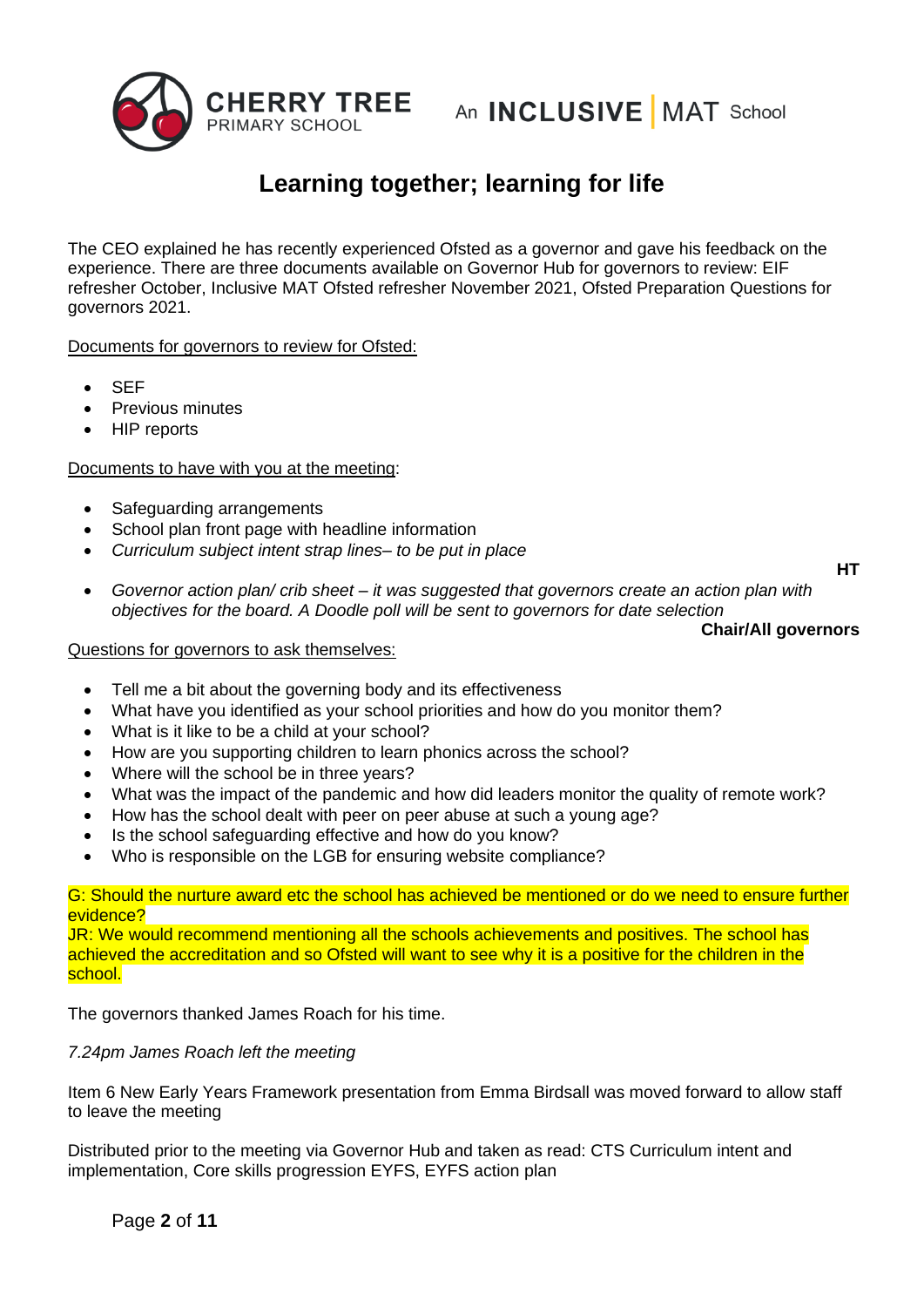

G: How do you measure the impact of parent interaction? EB: I use the attendance rate and also send a questionnaire to parents and ask for feedback on positives and areas for improvement. G: We need to understand 'so what?' about everything that we do and staff need to be considering and

reporting on the impact for children's progression.

Governors reviewed the Curriculum intent and implementation – EB explained that there are six key things children will leave the early years with:

- 1. The ability to communicate
- 2. Independence
- 3. A love of books
- 4. A curiosity and understanding of the natural world
- 5. A secure knowledge of numbers to 10, applying this in a range of contexts
- 6. A range of enrichment experiences that provide a deep understanding of the world

Core skill progression – EB explained the collaboration across the Trust to develop the progression. Staff are receiving training at present. The next steps are for parents and the whole Trust staff to be made aware of the document and its effects.

G: Given the new EYFS framework, how are you going to monitor the impact of the curriculum intent and what difference is it going to have for children? How can governors be confident that staff will be aware and understand the new curriculum and support the embedding of the actions? Also, how is it going to lead into the whole school curriculum?

HT: This is an identified area for the school and Trust to work through and continue developing to ensure the best curriculum for all children.

EB: We are aware of the bigger picture and ensuring that the curriculum is thoroughly embedded with all staff.

*7.43pm Emma Birdsall, Jane Sibbit, Katy Wolstencroft, Emma Hill left the meeting*

*Governors asked that Emma Hill presented at the next meeting regarding the curriculum for Reception to Year 6*

**Clerk (Agenda)**

### **1.Welcome and apologies**

The meeting was quorate. Apologies were sent by Emma Kearns

In attendance: Emma Birdsall, Jane Sibbit, Katy Wolstencroft, Emma Hill

**2.Notification of any other business –** None identified

### **3.Conflict of interest with agenda items to be declared –** None identified

#### **4.Minutes of the last meeting and matters arising**

Minutes were approved by governors and will be signed electronically via Governor Hub. All matters arising were agenda items or completed.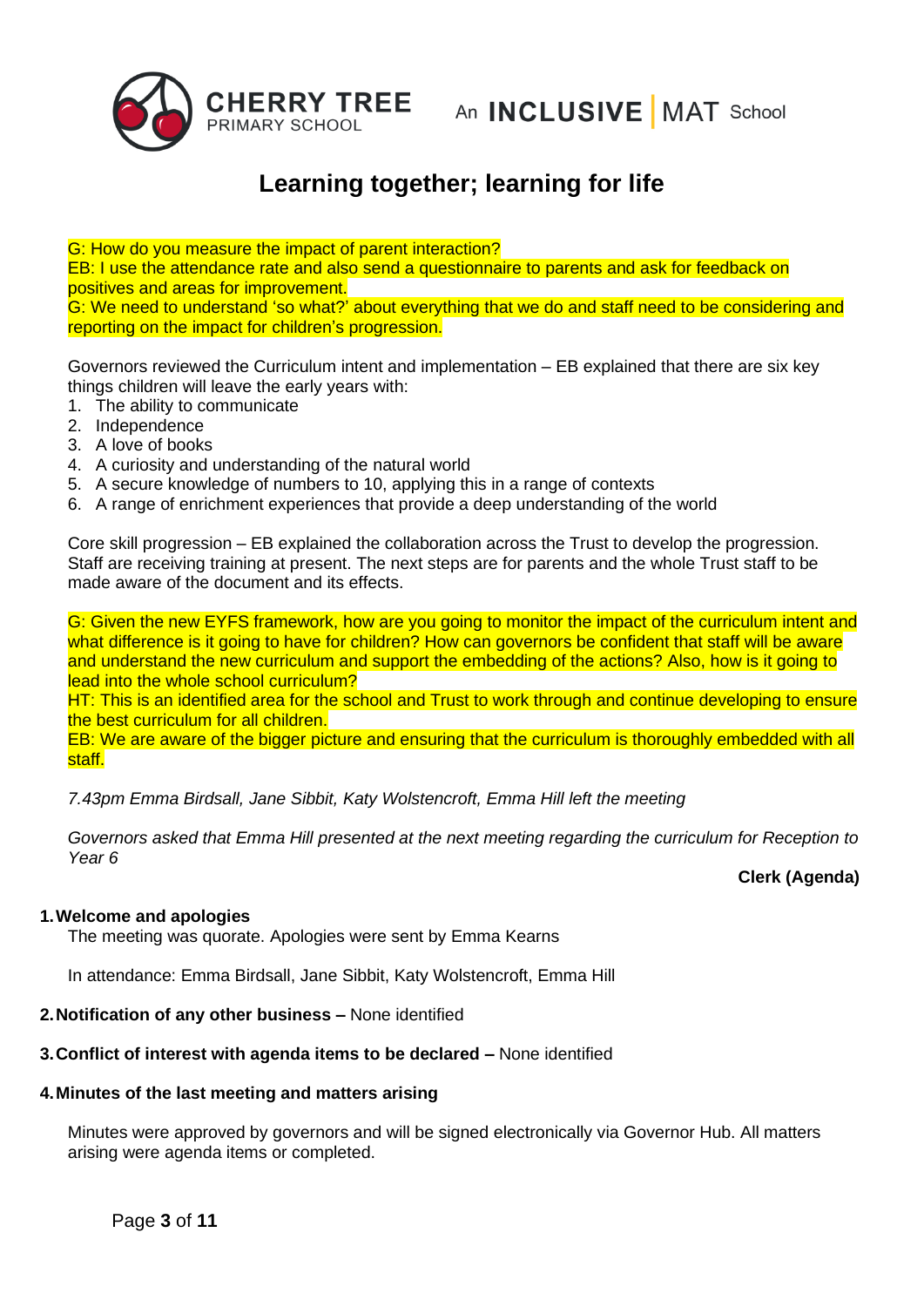

**5.Response from Trust regarding LGC comments** – see supporting document distributed prior to the meeting via Governor Hub

### **6.New Early Years Framework presentation – Emma Birdsall**

Distributed prior to the meeting via Governor Hub and taken as read: CTS Curriculum intent and implementation, Core skills progression EYFS, EYFS action plan

Covered prior to the official start of the meeting

### **7.Chairs update**

• *Annual declarations completed on GovernorHub (from matters arising) – Craig – Academies handbook, Emma Penfold still to complete*

#### **Craig Carter/ Emma Penfold**

- *Nursery provision working party – there is potential for a two year old provision at the school. The Trustees were asked to give provisional approval for governors to speak to HCC regarding changing the PAN to allow for two year old places in the school. The HT will send an initial report to the clerk to send to Trustees*
- Review of marketing plan carry forward
- *Handling Academies complaints Governors discussed the complaints training and the HT asked to meet with Mark Scoulding to review the complaints policy in light of the recent training attended*
- *Chairs meeting – minutes to be made available on Governor Hub*

### **8.Headteacher report**

Distributed prior to the meeting via Governor Hub and taken as read: CTS HT report Nov 21, Communication, Pastoral report for governor November 2021

#### Little Rascals update

Little Rascals are now no longer providing Before or After School Club provision. They served notice at the beginning of October stating that they would be leaving the premises at half term. Their notice period stated they must give at least one half term's notice (which would take us to December). They said that they could not staff this so would not be staying. They had a visit from Ofsted in September, and the report was published shortly after they served notice stating that the provision did not meet the expected standard and that Ofsted would be intervening. There were specific concerns around safeguarding which was also featured in the Watford Observer. A letter of response was sent by myself to our community and a short statement written for the papers.

The staff have been working tirelessly to try and provide a provision at short notice for families. Staff have been able to set up the new morning club 'Red & Ready'. The staff are exploring a solution for after school club provision including exploring new providers for the longer term and contemplating running this in house. This is not a process which can be completed quickly as the school want to ensure it is a good provision. The breakfast club is in place and there are 17 attendees at present. Parent governors

**HT/ Clerk**

**Chair**

**Clerk (Agenda)**

**HT/ Mark Scoulding**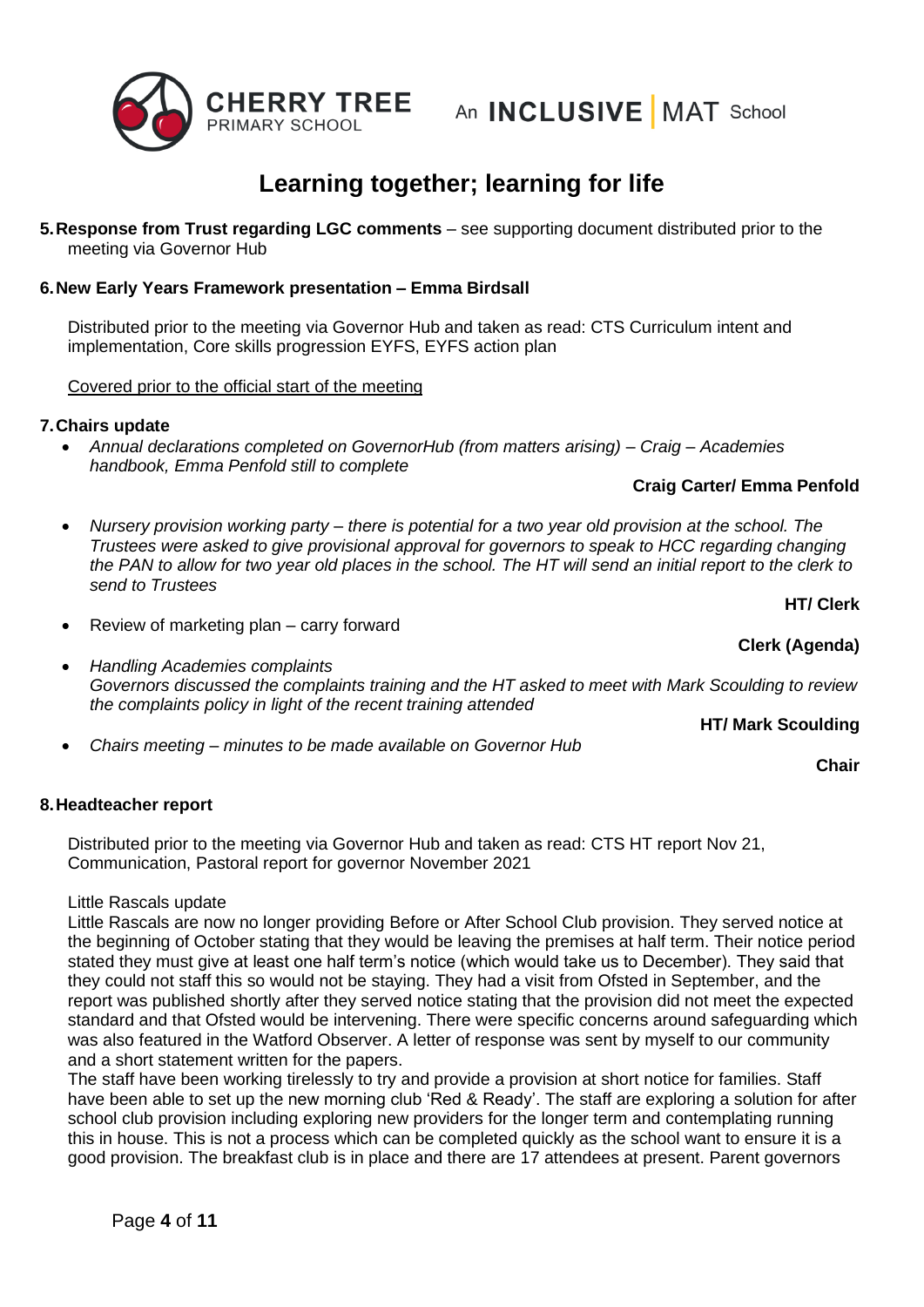

fed back that the breakfast club is being really enjoyed by children. The governors agreed that choosing a provider is key to ensuring the provision is supportive for the children.

#### **9.Review and update School Plan/ discuss and agree targets for 2021/22.**

The school plan has three main areas which were discussed with governors at the governor day. The HT explained the objectives and how they are linked to the school mission statement.

*Governors were asked to send any action points identified when visiting the school for inclusion in the plan.* 

#### **All governors**

There has been a substantial change in the curriculum for reading at the school. The key changes were explained to governors and the immediate impact this is having on children's understanding and progress.

Additional staff have received Forest School training. Forest school is embedded in Reception and year one. All staff will be trained to a minimum level one by the end of the year which will support the work in other year groups.

Once governor visit reports have been completed they can be utilised for the final school plan which will be sent to governors by the end of November 2021.

*G: Can you add measurements for each objective to the plan? HT: Yes, I will ensure they are included.*

### **10. Finance report**

Distributed prior to the meeting via Governor Hub and taken as read: Financial report November 2021 Included in the HT report to governors

No further questions

*Marie Vankova left at 8.11pm*

#### **11. Governor visit reports**

Distributed prior to the meeting via Governor Hub and taken as read: Emily Sheppard – Safeguarding, Chris Rogers – Foreign languages, Jo Ball – School Improvement and Curriculum

The HT thanked the Governors for their reports and questions.

| Curriculum             | Jo Ball/ Carmel Old   | Completed 5.11.21 |
|------------------------|-----------------------|-------------------|
| Environmental governor | <b>Craig Carter</b>   |                   |
| <b>EYFS</b>            | <b>Emily Sheppard</b> | Completed 5.11.21 |
| Health & Safety        | <b>Craig Carter</b>   |                   |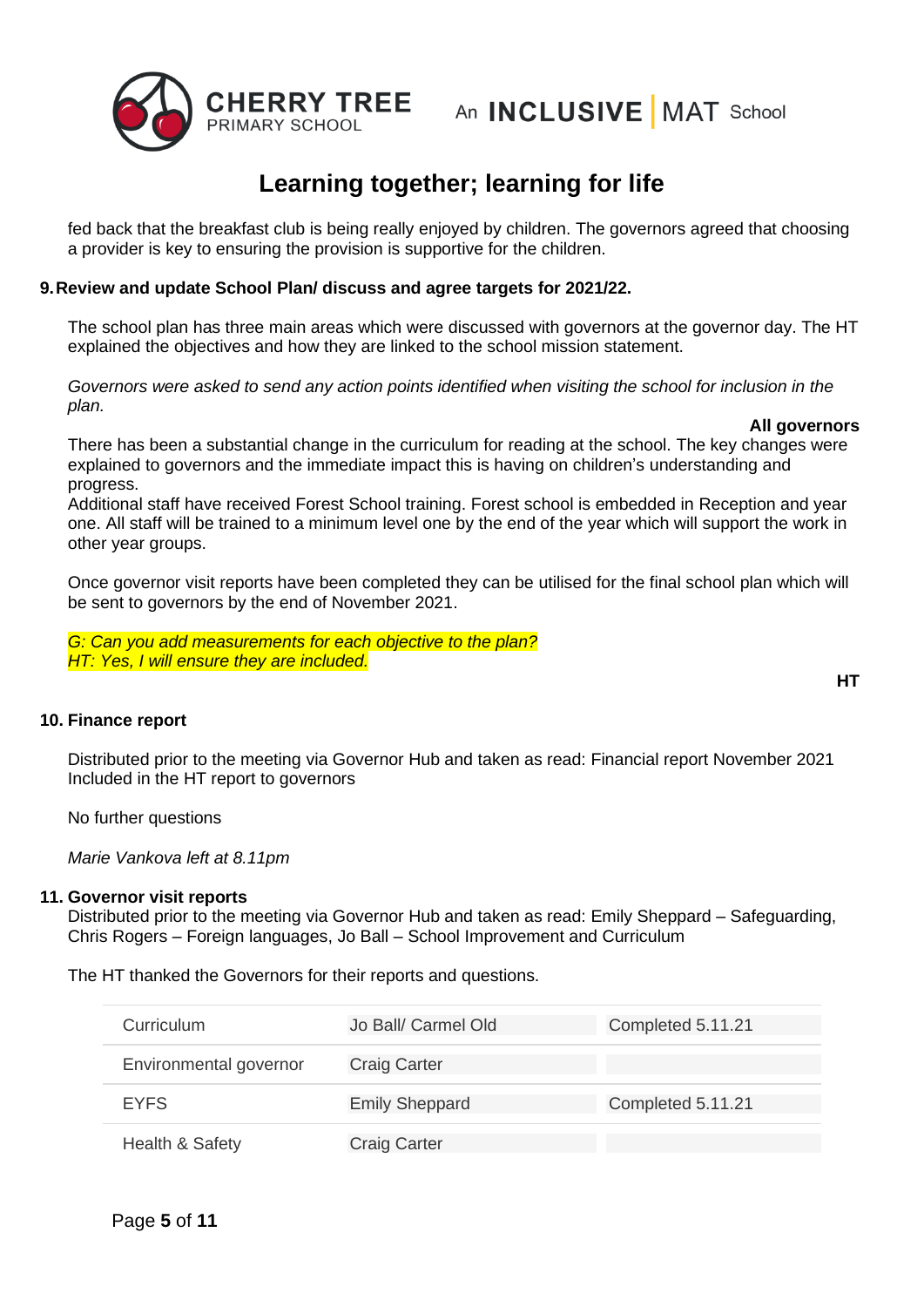

| Inclusion/ SEND                               | <b>Mark Scoulding</b>               |                   |
|-----------------------------------------------|-------------------------------------|-------------------|
| Modern Foreign<br>Languages                   | <b>Chris Rogers</b>                 | Completed 5.11.21 |
| Nurture Award governor                        | <b>Mark Scoulding</b>               |                   |
| <b>Pupil Premium</b>                          | <b>Mark Scoulding</b>               |                   |
| Safeguarding/ Children<br><b>Looked After</b> | <b>Emily Sheppard/ Craig Carter</b> |                   |
| School Improvement                            | Carmel Old/ Jo Ball                 | Completed 5.11.21 |
| Sports premium                                | <b>Chris Rogers</b>                 |                   |

*Governors discussed the edible garden and whether the school community can support the school. The HT will review how they can be engaged to improve the area and local businesses will be spoken to regarding whether they can help. Mark Scoulding will let the HT know about corporate volunteering.*  **Mark Scoulding**

#### **Standing items:**

### **12. Items from Trust board meeting –** Nothing to report

#### **13. Risk review**

Distributed prior to the meeting via Governor Hub and taken as read: Risk register October 2021

• G3: Governor skill set

The Skills audit has been completed by all governors and is being collated by the HT and COO.

- E1: Pupil attainment
- F1: review pupil numbers form October census
- O2: Attract and retain staff.

Mid-year exit interviews to be reviewed - Those members of staff leaving this term will have an exit interview with Sharon Carylon (COO).

• Any other local risk which Trustees need to consider – nothing to report

### **14. Safeguarding**

Distributed prior to the meeting via Governor Hub and taken as read: Key notes from online safety survey, Safeguarding termly report Nov21 CTS, SCR and Safeguarding audit 2021

- There are no safeguarding concerns for the board to be aware of at present.
- The HT attended a sofa session run by the Trusts HR provider Judicium on safeguarding for governors. Below is the link for the notes from the training which may be of interest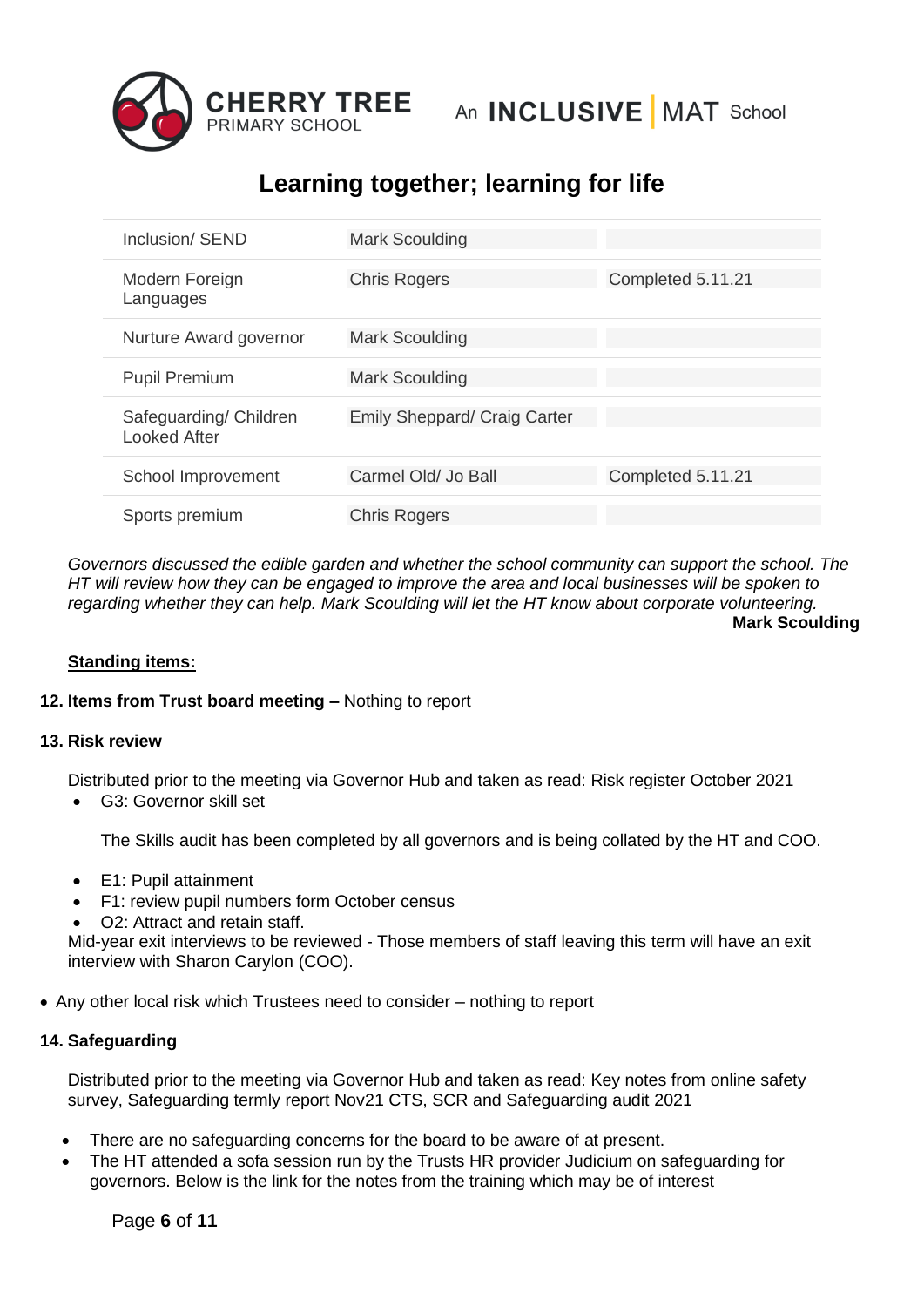

[https://www.judiciumeducation.co.uk/news/safeguarding-how-to-make-the-most-of-your-safeguarding](https://www.judiciumeducation.co.uk/news/safeguarding-how-to-make-the-most-of-your-safeguarding-governor)**[governor](https://www.judiciumeducation.co.uk/news/safeguarding-how-to-make-the-most-of-your-safeguarding-governor)** 

• The Single central record has been audited and there have been no concerns raised.

### **15. Health and Safety**

Distributed prior to the meeting via Governor Hub and taken as read: CTS HCC audit, H&S policy

- HCC Audit feedback and action plan Outstanding action - Due to the change to the water system the HT is reviewing whether the same legionella checks have to be completed in the school in the same format
- Autumn termly H & S audit to be completed by the HT and site manager and reviewed by governors
- The HT thanked Marie Vankova, Sharon Carlyon and Craig Carter for their support during the recruitment of a new site manager.
- *G: It is a concern that there is only a single point of knowledge for certain roles, such as the site manager and office staff. This needs to be addressed moving forward to ensure there is capacity to support and mentor new staff and increase knowledge. The governors asked that the Trust be made aware of the concern moving forward.*

**Clerk (Trust)**

• Any H&S issues to discuss – nothing to report

### **16. Premises**

Update in the HT report

• Update of Condition Improvement Fund (CIF) projects

The project has now come to an end. The staff are excited to see the end product. The HT would like to complete an additional application for CIF funding to replace the fire doors however SLT are unsure if this will meet the needed threshold given the extensive work conducted on fire breaks and improving other areas of the school. This is something that may need to come from school reserves and the HT will keep governors updated.

### **17. Policy tracker review and policies due**

Distributed prior to the meeting via Governor Hub and taken as read: Health and safety policy

- Trust policies approved and available via Governor Hub policies folder
- Volunteer procedure The Trustees have moved to LGC responsibility The HT explained that the three schools are working collaboratively to create.
- School policies Health and safety governors approved the policies for use.

### 18. **Training**

- Ideas/requests for future sessions nothing was requested
- Training completed: Emma Hill - Prevent (Modern Governor) 18 Oct 2021 Chris Rogers - Safeguarding and governance (Modern Governor) 17 Oct 2021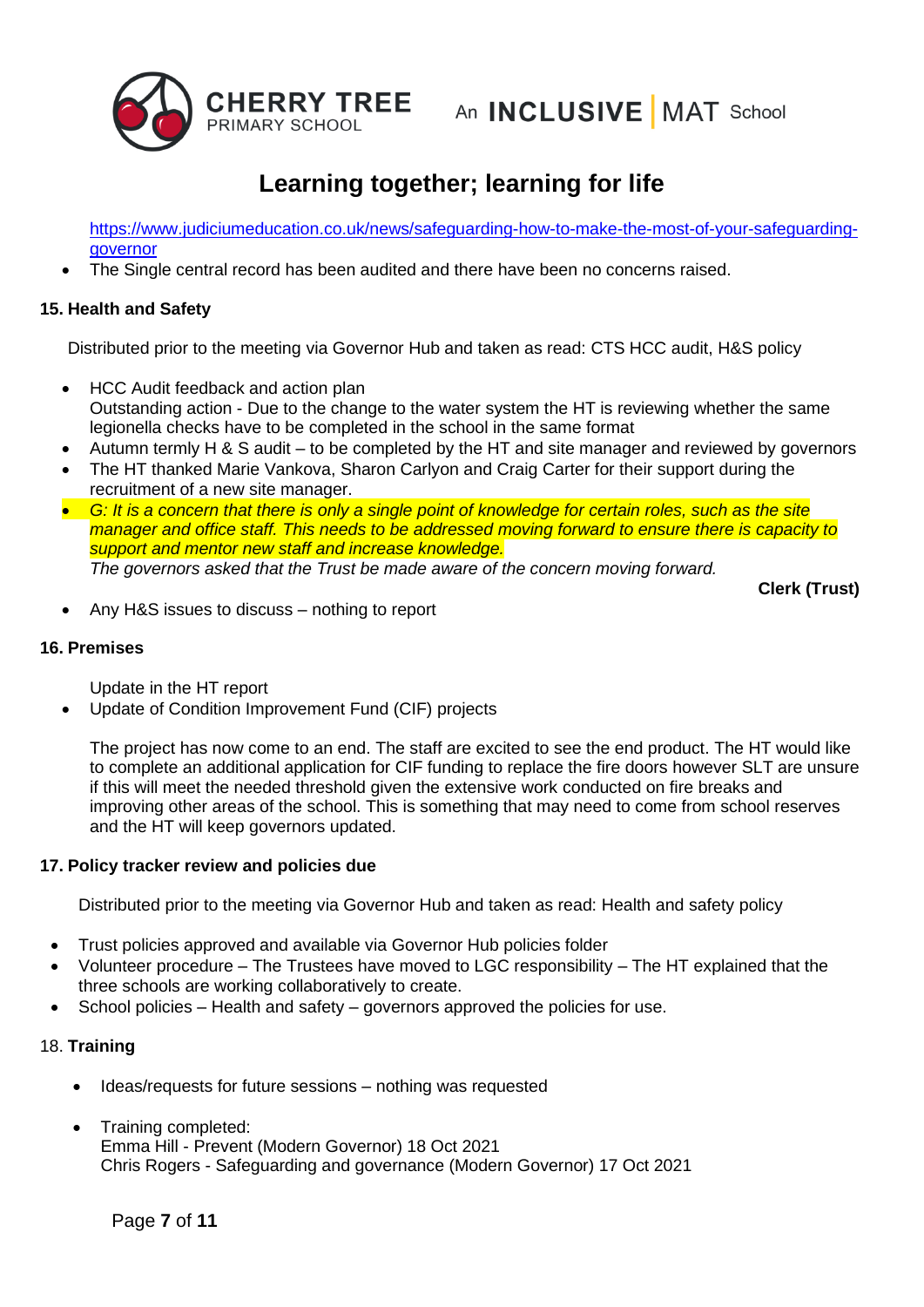

Mark Scoulding - Handling Academy Complaints 19 Oct 2021/ Introduction to governance 1 (Modern Governor) 8 Sep 2021 Gemma Williamson - Handling Academy Complaints 19 Oct 2021

• Training Booked Jo Ball - Induction for Governors 2 Dec 2021 Craig Carter - Handling Academy Complaints 22 Nov 2022 Carmel Old - Exclusions 19 Apr 2022/ Induction for Governors 3 Feb 2022 Chris Rogers - Induction for Governors 25 Nov 2021 Emily Sheppard - Safeguarding children 17 Feb 2022

#### **19. Clerks update –** available via Governor Hub

The clerk attended a webinar Experiences of Ofsted: Autumn 2021 and recommended governors take time to listen to the webinar. The slides are here: 21.11.10 Experiences of Ofsted: Autumn [2021](http://mail.governorhub.com/track/click/30059758/app.governorhub.com?p=eyJzIjoiZVFSekFmaTBNemVIaEs2ZktYY2x0SU43dEVJIiwidiI6MSwicCI6IntcInVcIjozMDA1OTc1OCxcInZcIjoxLFwidXJsXCI6XCJodHRwczpcXFwvXFxcL2FwcC5nb3Zlcm5vcmh1Yi5jb21cXFwvc1xcXC9pbWF0dHJ1c3Rib2FyZFxcXC9yZXNvdXJjZXNcXFwvNjE4YjhhY2Q5ODQ2ZTU3ZjAxNTg2Y2I1XCIsXCJpZFwiOlwiNWNhNDYzZDk4N2EwNGUwNmExZTYwNmFmMWUxZGU1ZDhcIixcInVybF9pZHNcIjpbXCIzOWMzNTQxYTM4YmM4ODEwZmRiNzZlNzZjOWI5NDg4N2FiOGI4MWRlXCJdfSJ9)

The webinar is an hour long and can be listened to here: [Click here to listen to webinar](http://mail.governorhub.com/track/click/30059758/governorsforschools.org.uk?p=eyJzIjoiazVvUi1Ual9JZ0owdnhkYVBzOHcydDZqYVBzIiwidiI6MSwicCI6IntcInVcIjozMDA1OTc1OCxcInZcIjoxLFwidXJsXCI6XCJodHRwczpcXFwvXFxcL2dvdmVybm9yc2ZvcnNjaG9vbHMub3JnLnVrXFxcL3dlYmluYXJzXFxcL2V4cGVyaWVuY2VzLW9mLW9mc3RlZC1hdXR1bW4tdGVybS0yMDIxLXdpdGgtYmV0dGVyLWdvdmVybm9yXFxcL1wiLFwiaWRcIjpcIjVjYTQ2M2Q5ODdhMDRlMDZhMWU2MDZhZjFlMWRlNWQ4XCIsXCJ1cmxfaWRzXCI6W1wiY2MxNWUwZjFhNjNjZDFjMmRmMTJjOGVlNDdjMTAzNmQxNGJjNDNlZlwiXX0ifQ)

### **20. Any other business –** Nothing requested

### **21. Items to be sent to Trust/ LGCs**

- Skills audit responses completed
- No further risks to be reported
- No Health and safety concerns to be reported
- The Health and safety policy was approved by governors
- *Nursery provision working party – there is potential for a two year old provision at the school. The Trustees were asked to give provisional approval for governors to speak to HCC regarding changing the PAN to allow for two year old places in the school. The HT will send an initial report to the clerk to send to Trustees*
- *In reference to the Premises manager and office staff - G: It is a concern that there is only a single point of knowledge for roles. This needs to be addressed moving forward to ensure there is capacity to support and mentor new staff and increase knowledge.*

*The governors asked that the Trust be made aware of the concern moving forward.* 

### **22. Future Dates**

The chair thanked the governors and staff for their time and commitment.

| <b>Date</b>     | <b>Start</b> | <b>Meeting</b>                  |
|-----------------|--------------|---------------------------------|
| Thu 9 Dec 2021  | 19:00 AGM    |                                 |
| Thu 3 Feb 2022  |              | 19:00 Local Governing Committee |
| Thu 16 Jun 2022 |              | 19:00 Local Governing Committee |
| Fri 15 Jul 2022 |              | 00:00 Governor Open day         |

## **The meeting ended at 8.38pm**

Page **8** of **11**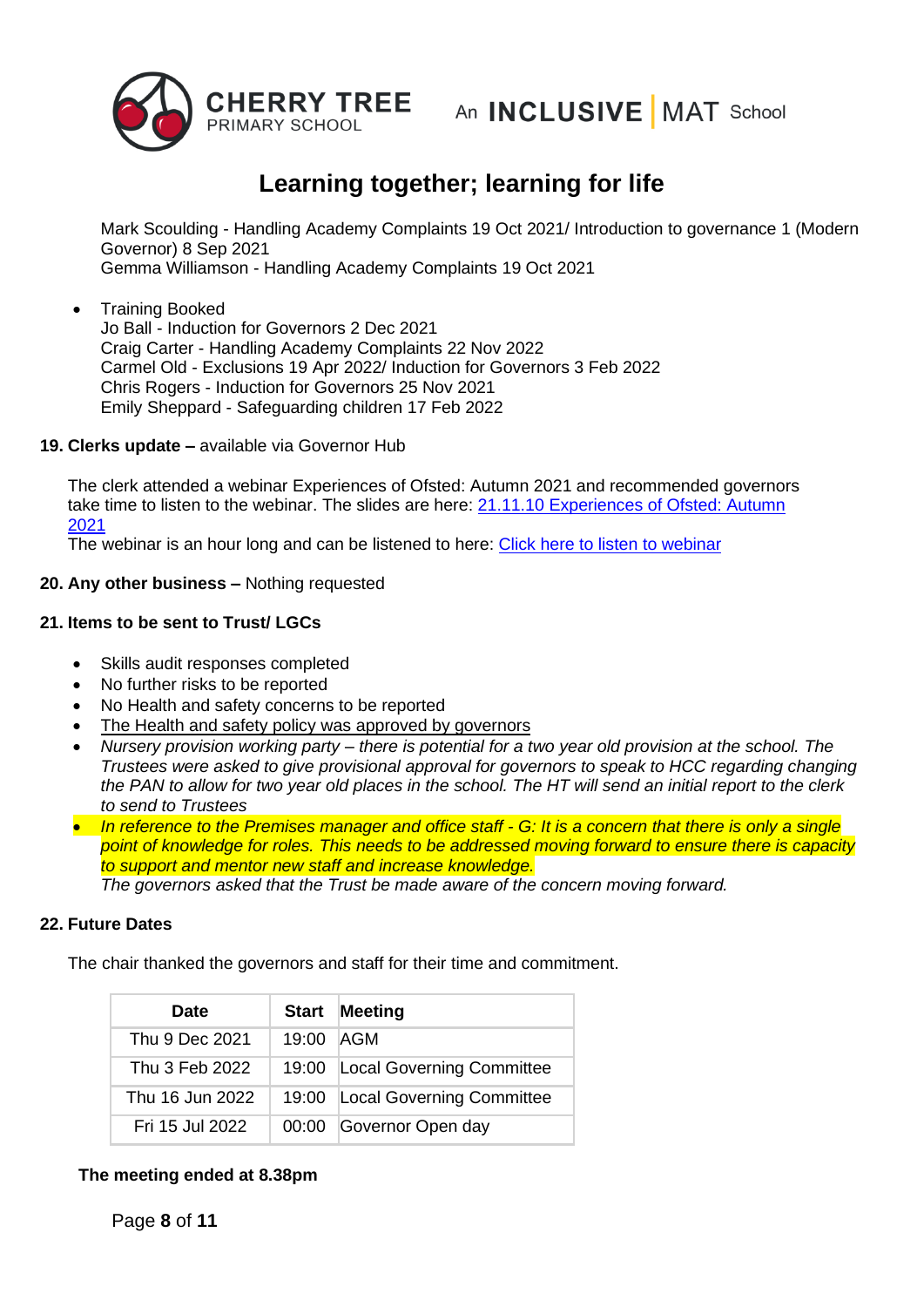

### **Appendix A: Governor questions and comments from Governor Hub:**

Have a look at this:

#### [Governor Visit Nov2021.docx](https://app.governorhub.com/g/cherrytreeprimaryschool_2/docs/618c2929d0ca00dadb2212e2)

G: Sorry for the delay in getting this done. Was so lovely to be back in the school, see you all tomorrow. Emily

HT: Thank you Emily. Some really relevant points raised here. Especially regarding the edible garden. The children have recently enjoyed working on this over lunchtimes as it had become horrendously dishevelled over lockdown/the holidays. Slowly over Autumn 1, these were weeded and made back in to beds. The children grew potatoes and other bits which they tried to sell on the playground.

I love your idea of growing pumpkins or harvest bits for next year!

Thank you again for your report, you clearly took a lot on board from the visit.

G: Have a look at this:

#### [Jo Ball Governor Visit 5.11.21.docx](https://app.governorhub.com/g/cherrytreeprimaryschool_2/docs/6188f34b422379e1b769fcdd)

G:Thank you so much to Cheska, Emma and the team for hosting a really successful Governor afternoon on Friday. Great to meet everyone in person. Please see attached my Governor Visit form. I hope this is filled out as it should be. Let me know if you need anything else.

HT: Have a look at this: [CTS Headteachers Report Nov 21.docx](https://app.governorhub.com/g/cherrytreeprimaryschool_2/docs/618417200d81e199858d3882) Hi all, Please see the attached HT's report.

As agreed in our previous meeting, please all add at least one question relating to its content to this thread. I will endeavour to answer these before the meeting unless they need discussing in more detail. Thank you. See you tomorrow.

### Cheska

G: Thank you for such a comprehensive report Cheska - there is clearly a lot of great work going on. I recently attended training on complaints and it seems that lack of clarity is a widespread issue - i.e. parents do not understand the criteria for a complaint and the steps in the process. This can lead to all sorts of misunderstandings. What is Cherry Tree doing to help ensure parents better understand the complaints framework?

Also, on another training course, it was suggested that pupils might have an occasional voice on the school governing body. Is this something that we should consider and how might it be implemented? HT: Thank you for this Mark. We sent out a 'parent communication' help guide last year to assist with this. We have tried to very clearly identify the pathways for this to ensure responsibility is held at the appropriate level and that parents know where to go to get the support they need. I will upload what is sent out to parents in to the HTs report folder for you to see prior to the meeting. This does raise another talking point however is the email culture we have here at Cherry Tree. It is on my to do list to write an email procedure as teachers and staff do seem to receive a large number of email communications which are not always appropriate and can add to negative wellbeing of staff. I would be interested to hear what governors think of this.

I absolutely love that idea. We have just launched our Children's Parliament so we now have new class reps. We will be meeting once per month so to begin, it might be an idea to invite governors to one of our first meetings. As confidence builds, I think it could be appropriate to involve children in relevant meetings (or sections of at least!). Maybe when we have our next governor open day, this could be part of the agenda?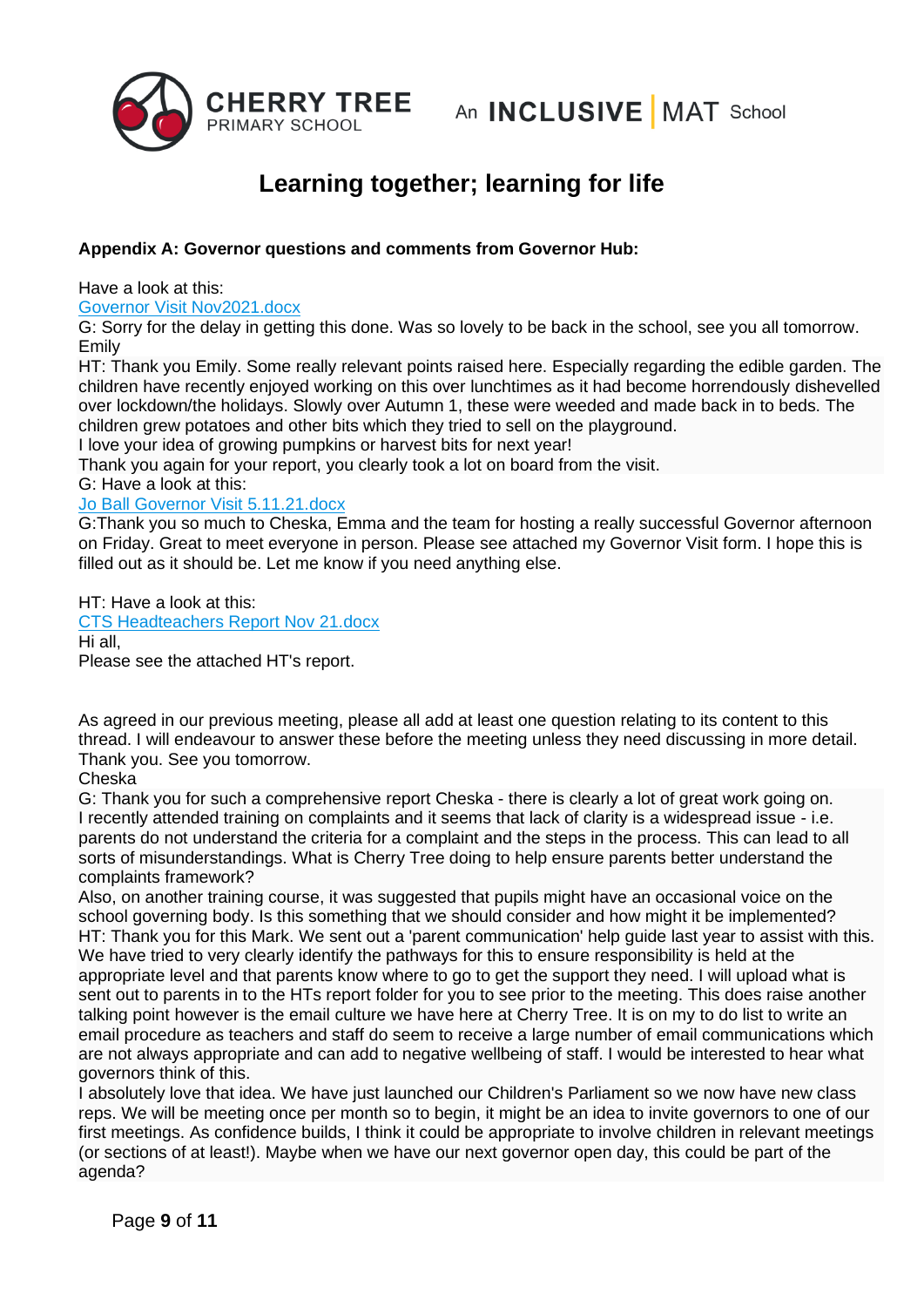

Thanks again for your questions. Could I please remind all governors to pop their questions in this thread in advance of tomorrow's meeting. I am interviewing all day tomorrow but I will try my best to respond to them all.

HT: I've uploaded the communication doc for you now, Mark.

G: Thank you for the report; I agree with Mark that it is incredibly comprehensive and I appreciate the time that it must have taken.

I just wondered if there was a specific area of the curriculum that the 2 new TAs will be supporting with? Have you seen a rise in racist incidences or use of discriminatory language or were the 2 recorded in the report related/isolated cases?

HT: Have a look at this:

[IMAT Covid-19 Coronavirus Risk Assessment November 3rd 2021.docx](https://app.governorhub.com/g/cherrytreeprimaryschool_2/docs/6182e2e4a1cebc3374a2c9fe)

Please see the updated risk assessment above.

Our updated risk assessment reflects the following:

· Staff and visitors wear face coverings when interacting with other adults within the setting, except when:

- outside on school premises
- eating or drinking
- someone is exempt from wearing face coverings
- · Face coverings should be worn by staff in enclosed and crowded places this includes on school transport.

· Parents are encouraged to wear face coverings when on the school site

Additionally it includes this line:

The school encourages staff to get the flu jab and will provide a pre-paid voucher to enable them to do so at no cost.

Some of this is in response to Herts communication directing some changes in our measures in response to our cases rising in Hertfordshire.

HT: Hello everyone,

Looking forward to seeing you on Friday.

Please arrive at Cherry Tree ready to begin at 12:30pm. There will be a lunch provided for you to enjoy with members of the Cherry Tree team. This will be a chance for you to mingle, chat informally and get to know the staff team.

At 1:15, you will complete a tour of the school. This will be an opportunity for you to see the new school building both inside and out. You will also get an opportunity to see the children in their lessons. I imagine this will take approximately 30 mins. After this I am hopeful that you will be able to complete tasks related to your specific governor roles e.g. Craig, you may wish to meet with Blazej, our new Site Manager. Our curriculum team may wish to complete a pupil voice with a group of children or discuss our writing curriculum with Emma Penfold. At the end of the afternoon, we will come back together and have a discussion around our afternoon in relation to our School Plan.

Unfortunately, due to staff absence, we have no cover available to release additional staff members for the afternoon. Myself, Emma Hill and Emma Penfold (fellow governor) will however be available. Additionally our Pastoral Team: Emma Kearns (fellow governor) and Jennie Ranyard will also be available.

If there are specific elements you would like to see or cover regarding your particular governor roles, please comment below in advance so I can arrange these for you where cover allows. I can arrange for